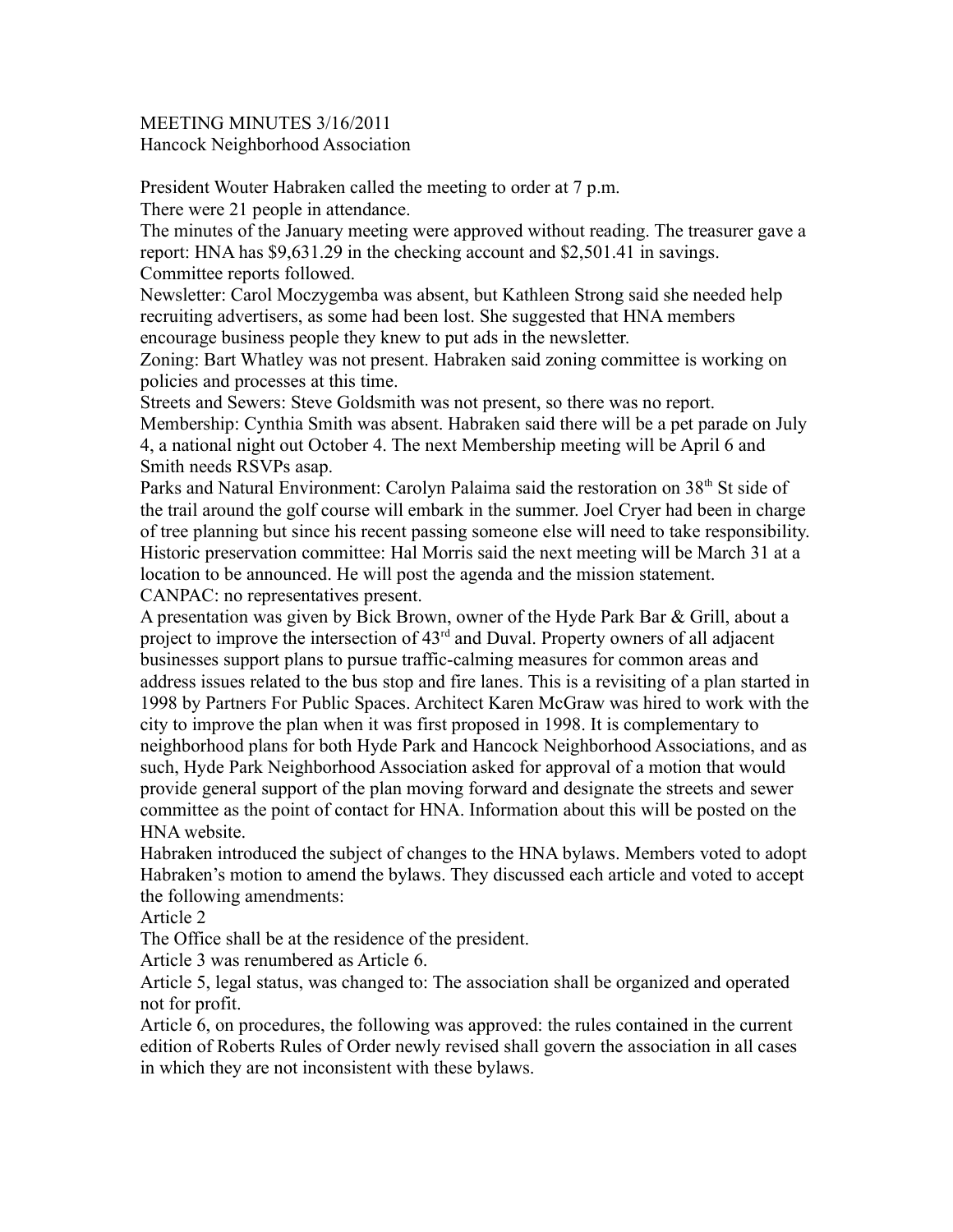Article 4, on membership, the approved changed was to start the fiscal year January 1 and end it December 31.

Article 10, officers, additions included: officers shall serve without pay; the position of community cooperative council representative is eliminated.

Also, the reference to the Neighborhood Association Council was changed to Austin Neighborhoods Council. Verbiage was removed: the secretary shall serve as association historian.

To treasurer was added: the treasurer shall maintain a roster of the association, including a list of all active, regular members.

It was approved to remove the following language: The community council cooperative representative shall serve as the official representative to the community council cooperative. An individual holding another office in the association may also serve in this office concurrently.

It was added that the executive shall meet as required.

Article 11, Committees. Hancock Recreation Center Liaison was eliminated as a standing committee.

Language added: All committee meetings shall be open to interested members of the association.

Zoning committee: the mission of the zoning committee is to review development proposals, taking into consideration the nature and characteristics of the neighborhood and consistency with the adopted neighborhood plan.

Membership committee mission: the mission of the membership committee is to work with the general membership to enlarge the association, encourage participation in committees and events, introduce new members and to organize social events for the benefits of the membership.

Article 12, finance: the sentence was deleted and moved to Article 18: in the event that the association dissolves , any remaining assets shall be given to the Hancock Recreation Center.

Mark Burch introduced a motion and handed out a copy: to preserve the notice and petition rights of property owners adjoining a large parcel when such a property is subdivided and a zoning change is requested for any of the resulting parcels. The motion was approved unanimously.

The full motion was:

The Hancock Neighborhood Association encourages the Major and City Council to begin the process of amending the Austin Code of Ordinances to preserve the notice and petition rights of property owners adjoining a large parcel when such a property is subdivided and a zoning change is requested for any of the resulting parcels. Specifically, we request that, when a zoning change is requested for a property within an area where a neighborhood plan has been adopted and when that property as been subdivided within five years preceding the zoning change request, the notice requirement and petition rights be based on the dimension so the parcel from which the subdivision was derived, not the portion of the original parcel for which the re-zoning is required. In cases where multiple subdivisions have occurred within he five-year period, the notice and petition rights shall be based on the largest pre-subdivision parcel that existed with that specified time period. The membership voted to approve forwarding a letter prepared by Bart Whatley regarding the Concordia site to the Mayor and City Council.